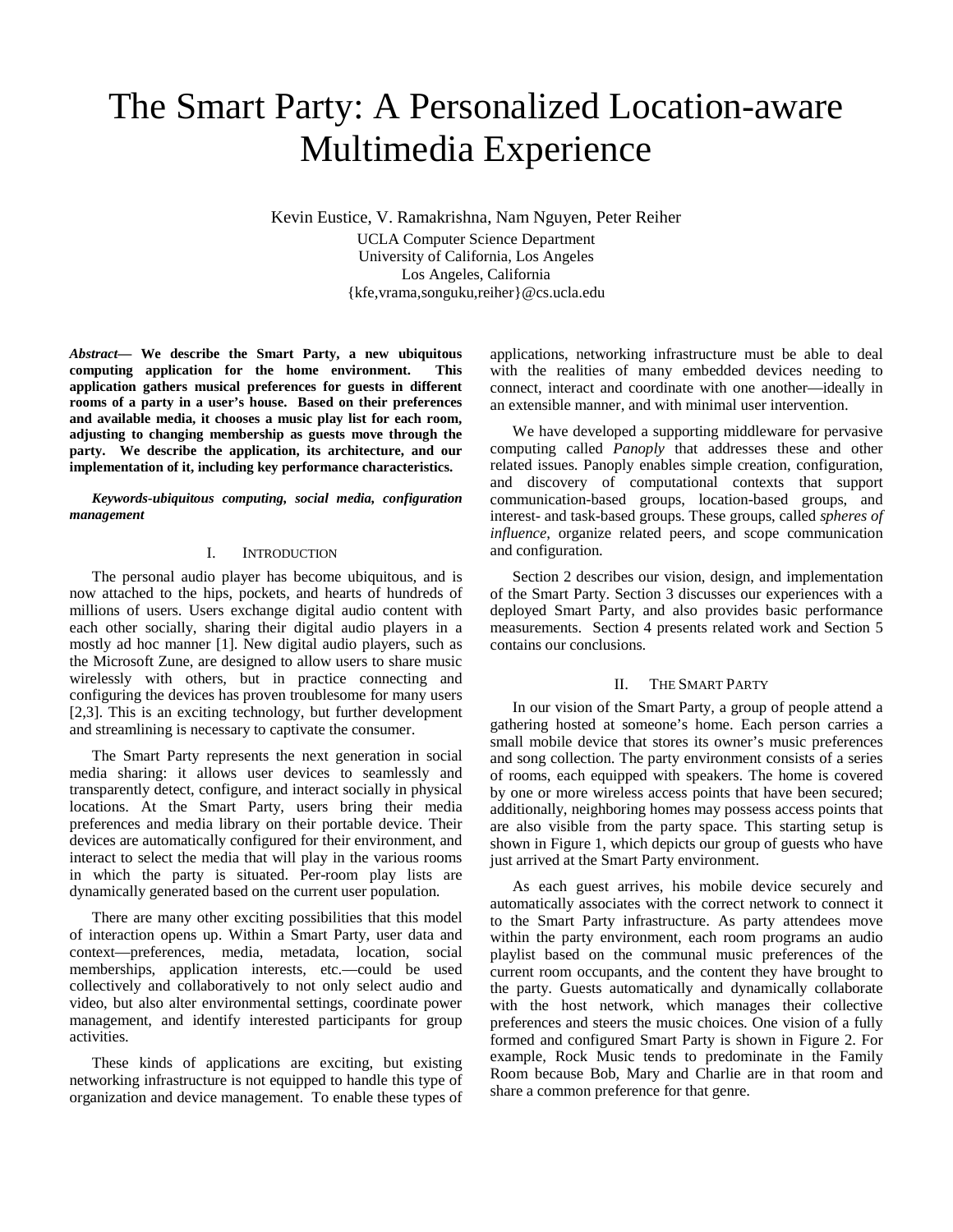

Figure 1. Prior to Smart Party Configuration



Figure 2. A Fully Configured Smart Party

This application shows secure device configuration and connection, flexible localization map dissemination, and mediated interaction of ad hoc proximity-based social groups. The Smart Party application maps to other applications involving group interactions and configuration and connectivity based on environments.

#### *A. Technical Challenges*

The Smart Party is a location- and group-aware application. There are a number of key components that were required to realize this application, including: auto-configuration of groups of devices, group awareness, localization, automatic association with the correct network, detection of movement and group changes, and also dynamic management of playlists and media selection.

At a high-level, the functional requirements of the Smart Party can be broken down into the following categories: *Configuring and Authorizing Guest Devices, Localizing Guest Devices, Media Suggestion and Search.* Each of these functions is implemented as a set of services.

## *B. Design and Implementation*

The functions of context-awareness, dynamic configuration, and management are not unique to a party scenario, but are shared by many similar applications. We have implemented these common functionalities in our Panoply middleware [4] as well as other features.

## *1) Panoply and Spheres of Influence*

The core representational unit of Panoply is the *Sphere of Influence*, which can represent an individual device or a group of devices united by a common interest or attribute such as physical location, application, or social relationship. Spheres unify disparate notions of "groups", such as device clusters and social networks, by providing a common interface and a standard set of discovery and management primitives.

Panoply provides group management primitives that allow the creation and maintenance of spheres of influence, including discovery, joining, and cluster management. A publish/subscribe event model is used for intra- and intersphere communication. Events are propagated between devices and applications, subject to scoping constraints embedded in events and interest. Every sphere scopes policy and contains a policy manager [5] that monitors the environment, mediates interactions and negotiates agreements.

Panoply supports the design of applications that express interests and communicate through events. Panoply applications (e.g., the Smart Party) can create custom events, and designate the scope and destination of such events.

#### *2) The Smart Party as a Panoply Application*

Smart Party attendees arrive at the hosting location with their portable devices, each of which supports its own device sphere. The party environment is represented by a social sphere, and each room within the party has its own location sphere.

The Smart Party contains three sub-applications, (1) A master application that runs in the Smart Party social sphere, (2) A location application running in each location sphere, and (3) A user device application running in each user device sphere

The attendees' device spheres are pre-configured to enable them to merge seamlessly with the party social sphere. Before the party, an invitation program creates and delivers party invitations in the form of *vouchers* that contain a MAC address that is observable from the party environment and necessary configuration information. Invitations are disseminated to users via e-mail or through a direct sphere connection, if one is formed after invitation creation. A voucher is a generic multipurpose cryptographic credential similar to a Simple Public Key Infrastructure (SPKI) certificate.

When a user device sphere observes the MAC address described in the voucher, it activates the voucher's network configuration to connect to the appropriate wireless network. Next, it launches the user application and connects to the Smart Party, providing its voucher to the Smart Party sphere to gain entry. The Smart Party master provides a *semantic localization map* to the user device sphere, allowing it to navigate the party. When the user application detects a change in semantic location (i.e., the user moves between rooms), it issues a *join event* to its own sphere, requesting that it connect to the location sphere specified by the map. Once connected, the application receives a *membership event* and severs the connection to any previous room through a *leave* event. Sphere joins, production and verification of vouchers are carried out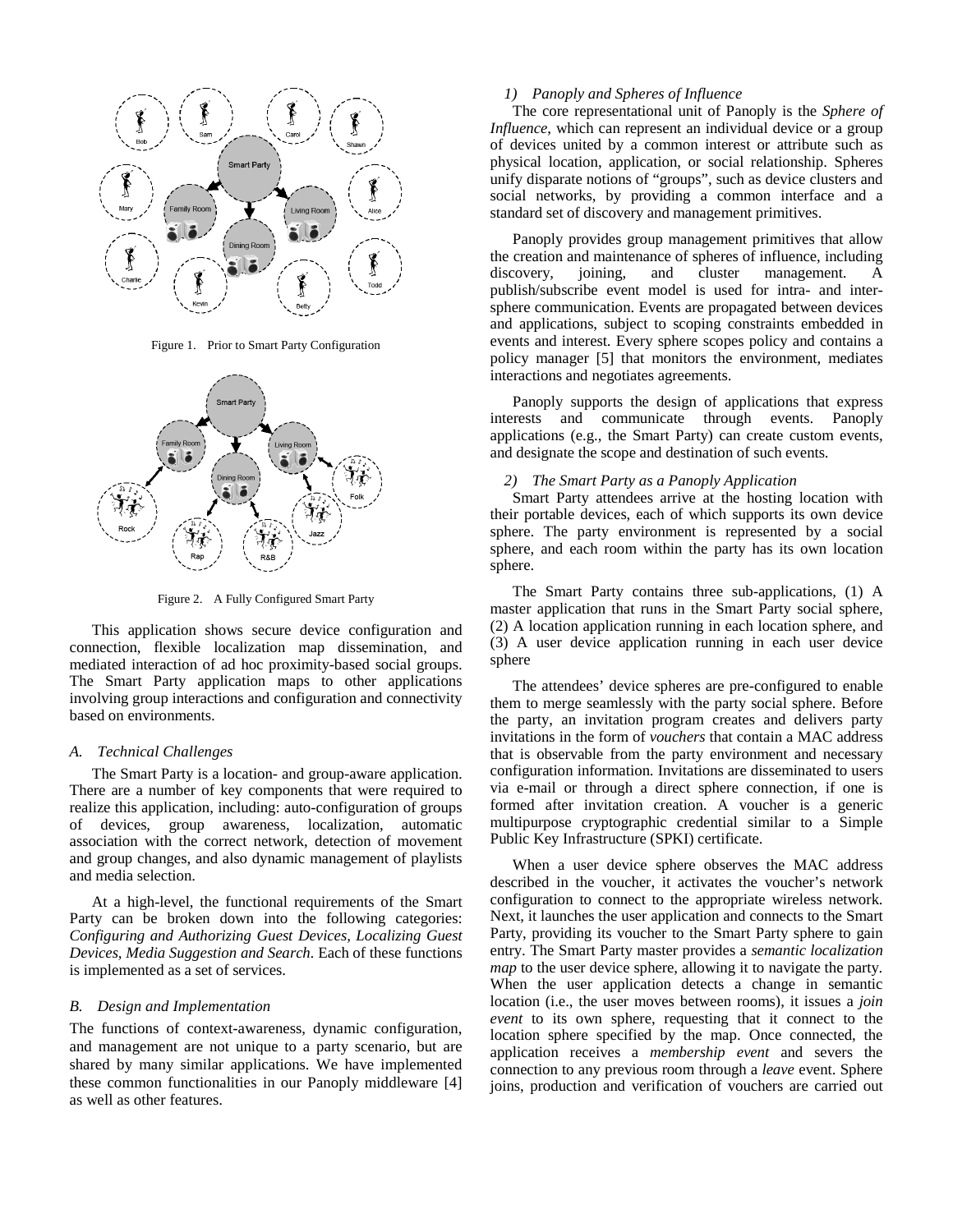through negotiation protocols managed by the respective spheres' policy managers.

When there is at least one active member in a location sphere, the sphere's location application executes a three-stage media provisioning protocol to determine the local group's musical preference, identify a source for the audio content, and retrieve the content. The first stage, or suggestion stage, consists of a user-typed search event that is locally scoped to the location sphere and its current members. Each member can vote for a set of songs or genres. The location application acts as a coordinator, evaluating the search responses and selecting a song based on common interest or common genre. Once a song is selected, the location application sends out a search event to all members at the party. If a member responds that he possesses the content, he will receive a delivery request event and start sending the content. When the audio content is retrieved, it is delivered to a set of speakers attached to the location.

## III. RESULTS AND EXPERIENCES

We have deployed the Smart Party within an office suite at UCLA, and it has been in operation for over a year. A number of students have experienced and experimented with the Smart Party; additionally, it has also been demonstrated to numerous visitors to our lab. We have taken basic performance measurements of the various component phases of the Smart Party—these are summarized in Table I below. The figures in the right-hand column indicate the recorded mean overheads for all phases of the Smart Party, from the moment a user device detects the Smart Party environment through to participation in the Smart Party media provisioning protocol. Means were calculated over data gathered from 1,320 runs of the Smart Party. Results are reported with 99% confidence intervals.

| <b>Smart Party Phase</b>                     | Mean Time                  |
|----------------------------------------------|----------------------------|
| Match Voucher                                | $1373 \pm 86$ ms           |
| <b>Configure Network Settings</b>            | $334 \pm 3$ ms             |
| <b>Acquire DHCP Address</b>                  | $8000 \pm 146$ ms          |
| Launch Application & Connect to Party Sphere | $\frac{1}{2797} \pm 38$ ms |
| <b>Negotiate for Party Access</b>            | $1149 \pm 18$ ms           |
| Receive Loc. Map                             | $852 \pm 45$ ms            |
| Apply Loc. Map                               | $1959 \pm 12$ ms           |
| Localize                                     | $16441 \pm 817$ ms         |
| <b>Begin Party Participation</b>             | $1776 \pm 21$ ms           |
| <b>Total Elapsed Time</b>                    | $34788 + 827$ ms           |

TABLE I. OVERHEAD FOR PHASES OF SMART PARTY INITIALIZATION.

After the user device detects the Smart Party environment, it takes approximately 14 seconds on average to configure itself and join the principal Smart Party social sphere. Another 20 seconds, the bulk of which is due to localization, are required to join the appropriate location-specific sphere and fully participate in the Smart Party. These operations are completely transparent to the user. When we consider that simply entering the environment and greeting the host may by itself take 30 seconds to several minutes, the configuration overhead is quite

reasonable. Further refinement of the localization technology, research that is orthogonal to the aims of this project, could result in significantly reduced overhead.

Our experiences with the Smart Party have led to several observations.

Localization is an imperfect technology. The 802.11-based localization scheme we use in our prototype sometimes generates false negatives and positives. A transient failure in localization often resulted in the user device leaving the location sphere—if the user was alone, the music would fade out, even if the user quickly rejoined the sphere. When a user really did move to a new room, there might be gaps in the audio playback during the transition. Therefore, we modified the user device application so the device leaves a location only if the user has joined a new location sphere or has left the party entirely. This caused smoother transitions between rooms, and reduced transient audio glitches, suggesting that locationdriven applications must be designed to be tolerant of localization failures. Sanity-checking technologies, such as transit time calculations, or accelerometer measurements, where available, could also act as double-check mechanisms.

We were able to build and deploy a basic implementation of the Smart Party in approximately 1-2 weeks using Panoply. Two more weeks were spent incorporating features like localization map dissemination, mechanisms for creation and dissemination of vouchers, and building a voucher manager and database for every sphere. Other location and social grouporiented applications could also be built and deployed in a similar timeframe. The only work involved would be in design, and determining the kinds of events sent and received by such an application.

The Panoply precursor to the Smart Party was a Interactive Narrative [6], which was set on the UCLA campus and involved participants playing the roles of characters within a story. The participants would wander across campus with their mobile devices, which would deliver content appropriate to their location and history. Participants could perform virtual actions that would affect the progress and eventual outcome of the narrative. As in a Smart Party scenario, the participants comprised a social group, and could join and leave location spheres. Content delivery and action updates were done through events and mediated by policy. Localization maps and vouchers were used for similar purposes as in the Party, though in a less automated fashion.

These two representative applications built and deployed with little effort demonstrate our middleware's versatility. Of course, we cannot anticipate all possible features required to support all possible applications, and pushing too much functionality into the middleware would be undesirable for performance reasons. We anticipate this to be a learning process over the course of the next few years, and an application like the Smart Party is a promising start in that direction.

#### IV. RELATED WORKS

Projects like MusicFX [7], Adaptive Radio [8] and FlyTrap[9] explored social music experiences that adapted to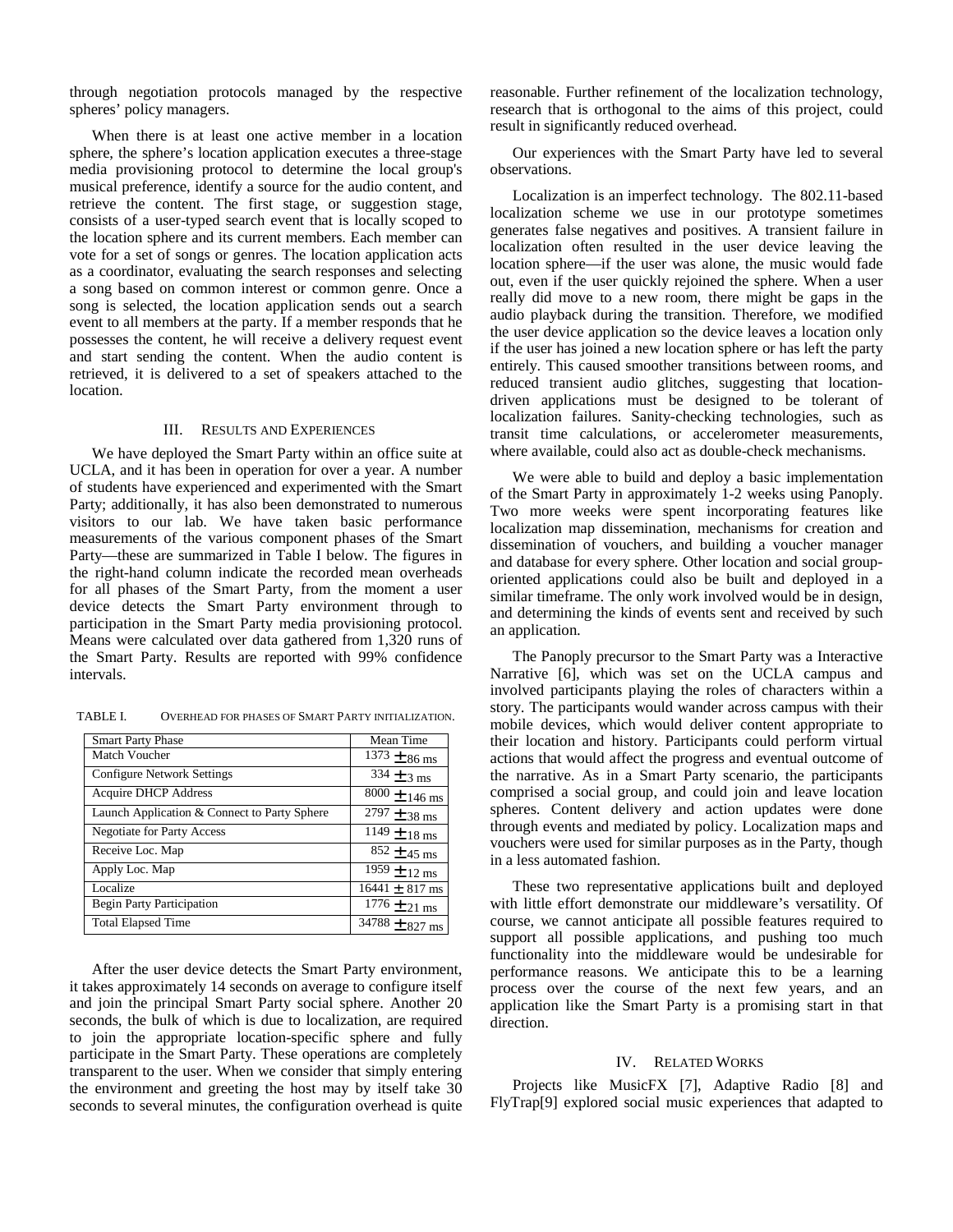user preferences. They focus on algorithms for equitable music selection in a single group in a single shared environment. Our Smart Party application supports a more general notion of groups and allows interesting interactions, such as sharing music preferences and media.

Jukola [10] is an interactive MP3 Jukebox device that allows a group of people in a public space to choose the music being played via a democratic process. Members in each group share a single handheld device and confer orally to find a common vote. This process is totally transparent to the users in the case of Smart Party.

Several works have been focused on the visual interface [11,12] and collaborative preference elicitation [13] to help members in a group to reach a consensus. These techniques can be applied to the Smart Party in the future to improve its usability and user-friendliness.

Network-based social group awareness augments human senses by alerting a user to the presence of nearby social group members. Early research in this area demonstrated the need for devices that alert group members of proximity to each other [14]. Dodgeball [15] is an SMS-based system that allows friends to share their location via a centralized service, which then alerts them to nearby friends. Reno [16], built on Place Lab [17] supports *social disclosure* of location. Friends and family members can choose to automatically disclose their location, real or fabricated, to social peers via a cell-phonebased service. Wang [18] investigated social management for pervasive computing applications using a model of social group interactions and a framework that addresses some of the issues involved in social group management. In contrast, the Smart Party application used the semantic localization map provided by the Panoply framework to discover relevant groups. This mechanism provides a general view of group formations and interactions and allows applications to join and discover relevant groups flexibly.

# V. CONCLUSION

We are beginning to see the advantages of dynamically grouping highly mobile consumer devices when they congregate in one location. Just as individual use of personal computers matured into dynamic group experiences across the Internet, mobile consumer devices are destined to cooperate to provide their users with better social experiences, bringing people together, rather than keeping them apart. Since the users of mobile devices are often in the same physical space, these experiences can complement real human contact, rather than substitute for it, a frequent criticism of Internet communities. The Smart Party application is an example of how to take advantage of the mobility and ubiquity of consumer computing resources to provide new and exciting user experiences.

The Smart Party application points out several interesting possibilities: shared media among multiple users, leveraging the preferences and desires of individual users to improve overall experiences, and the use of groups to organize and manage collaborative applications. The Panoply middleware framework is a good example of the kind of software support required to help further development of these applications.

One important lesson of our experiences with the Smart Party is that the mobile ubiquitous environment is complex and unpredictable. Tools that allow simplifying generalizations (like Panoply's formalization of groups) will simplify application development. Better debugging and evaluation tools are also required for these environments to deal with the frequently complex and unpredictable behaviors of large numbers of mobile devices cooperating and competing.

## VI. REFERENCES

- [1] L. Kahney. "Feel Free to Jack Into My IPod." Wired Magazine. November 21, 2003.
- [2] S. Dredge. "How Zune Music Sharing Should Work" Techdigest.tv June 28, 2007. http://techdigest.tv/2007/06/how\_zune\_music.html
- [3] S. Jayson. "Microsoft's Xbotch" http://www.fool.com/investing/value/2007/06/07/microsoftsxbotch.aspx.
- [4] K. Eustice, L. Kleinrock, S. Markstrum, G. Popek, V. Ramakrishna, and P. Reiher . "Enabling Secure Ubiquitous Interactions." 1st International Workshop on Middleware for Pervasive and Ad-Hoc Computing (IWMPAC2003).
- [5] V. Ramakrishna, K. Eustice, and P. Reiher, "Negotiating Agreements Using Policies in Ubiquitous Computing Scenarios," Proceedings of the IEEE International Conference on Service-Oriented Computing and Applications (SOCA'07).
- [6] K. Eustice, V. Ramakrishna, A. Walker, M. Schnaider, N. Nguyen and P. Reiher, "nan0sphere: Location-Driven Fiction for Groups of Users," Proceedings of the 12th International Conference on Human-Computer Interaction (HCII 2007).
- [7] J. F. McCarthy and T. D. Anagost, MusicFX: An Arbiter of Group Preferences for Computer Supported Collaborative Workouts, Proceedings of the ACM 1998 Conference on Computer Supported Cooperative Work, ACM Press, New York, 1998.
- [8] D. Chao, J. Balthrop, and S. Forrest, Adaptive Radio: Achieving Consensus Using Negative Preferences, Proceedings of GROUP '05.
- [9] A. Crossen, J. Budzik, and K. Hammond. Flytrap: Intelligent Group Music Recommendation. Proceedings of the 7th international conference on Intelligent user interfaces. San Francisco, California, USA, 2002
- [10] K. O'Hara, M. Lipson, M. Jansen, A. Unger, H. Jeffries, P. Macer. Jukola: Democratic Music Choice in a Public Space. Proceedings of the 2004 Conference on Designing Interactive Systems: Processes, Practices, Methods, and Techniques.
- [11] A. Jameson. More Than the Sum of its Members: Challenges for Group Recommender Systems. Proceedings of the 2004 Working Conference on Advanced Visual Interfaces.
- [12] A. Jameson, S. Baldes, and T. Kleinbauer. Two Methods for Enhancing Mutual Awareness in a group Recommender System. Proceedings of the 2004 Working Conference on Advanced Visual Interfaces.
- [13] C. Plua and A. Jameson. Collaborative Preference Elicitation in a Group Travel Recommender System. Proceedings of the AH 2002 Workshop on Recommendation and Personalization in eCommerce.
- [14] L. E. Holmquist, J. Falk, and J. Wigstrm, Supporting Group Collaboration with Inter-Personal Awareness Devices, Journal of Personal Technologies, 3 (1-2), Springer Verlag, 1999.
- [15] Dodgeball.com—Mobile Social Software. http://www.dodgeball.com/
- [16] I. Smith, S. Consolvo, J. Hightower, J. Hughes, G. Iachello, and A. LaMarca, Social Disclosure Of Place: From Location Technology to Communication Practice, Proceedings of Pervasive 2005, Munich, Germany, May 2005.
- [17] A. LaMarca, Y. Chawathe, S. Consolvo, J. Hightower, I. Smith, J. Scott, T. Sohn, J. Howard, J. Hughes, F. Potter, J. Tabert, P. Powledge, G. Borriello, and B. Schilit, Place Lab: Device Positioning Using Radio Beacons in the Wild, Proceedings of Pervasive 2005, Munich, Germany, May 2005.
- [18] B. Wang, J. Bodily, S. K. S. Gupta, Supporting Persistent Social Groups in Ubiquitous Computing Environments Using Context-Aware